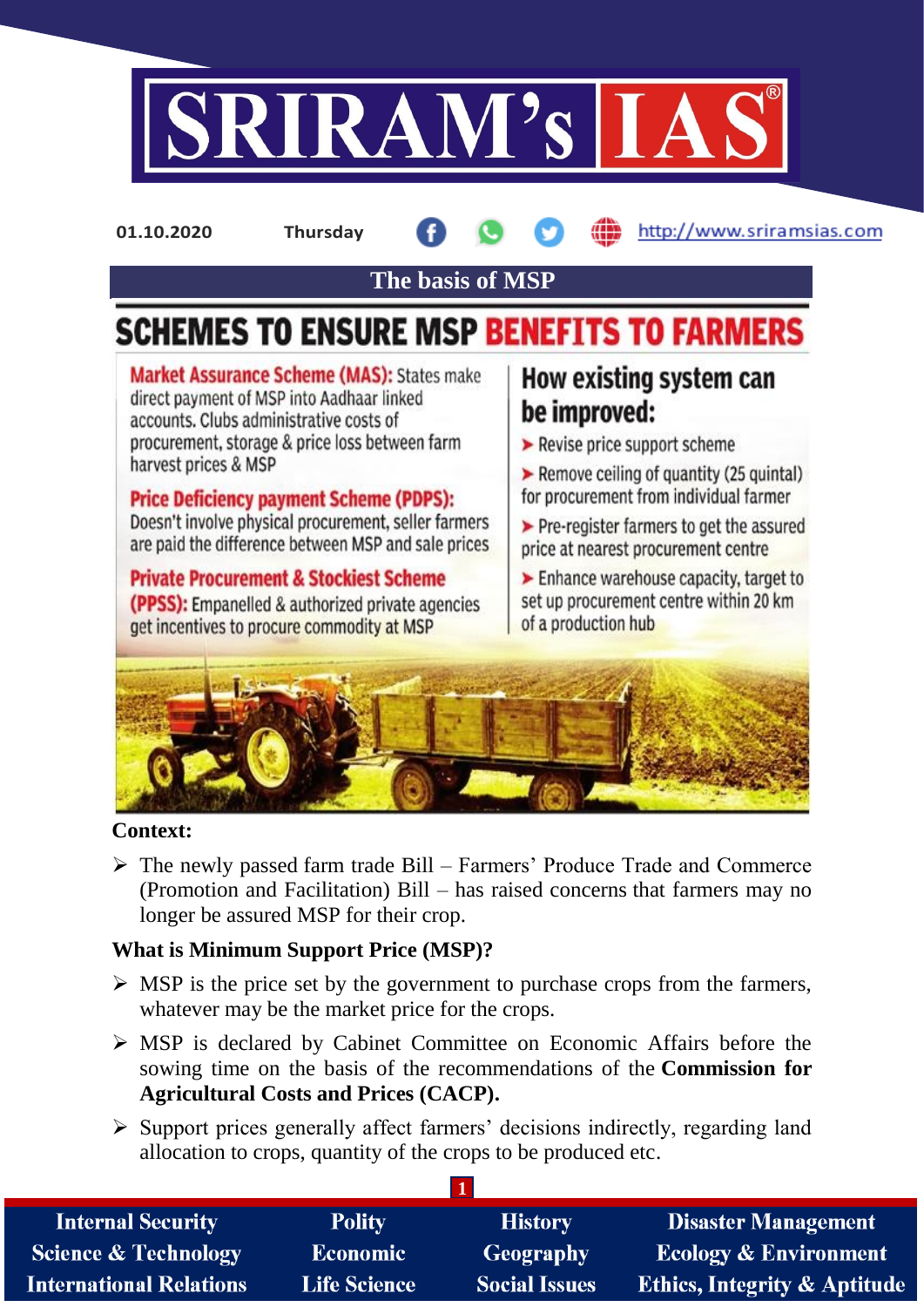

- http://www.sriramsias.com **01.10.2020 Thursday**
- MSP assures farmers agricultural income besides providing a clear price signal to the market.
- $\triangleright$  The major objectives are to support the farmers from distress sales and to procure food grains for public distribution.

#### **What is Procurement Price?**

- $\triangleright$  Sometimes, the government procures at a higher price than the MSP. Here, the price will be referred as procurement price.
- The procurement price will be announced soon **after the harvest**.
- $\triangleright$  Normally, the procurement price will be higher than the MSP, but lower than the market price.
- $\triangleright$  The price at which the procured and buffer stocke food grains are provided through the PDS is called as issue price.

#### **What are the Farmers demanding with regard to MSP?**

- $\triangleright$  They are demanding for a provision in the new law safeguarding the continuance of the existing minimum support price (MSP)-based procurement regime.
- $\triangleright$  A mere sentence in the new law to the effect that nothing in this Act shall stop the government from announcing MSPs and undertaking crop purchases at these rates as before.

#### **What does the new law say about MSP?**

- The Farmers' Produce Trade and Commerce (Promotion and Facilitation) Bill does not give any statutory backing to MSP.
- $\triangleright$  There isn't even a mention of either "MSP" or "procurement" in the Bill passed by Parliament.
- $\triangleright$  Government has justified the move stating that the new legislation has "nothing to do with MSP". Instead, its objective is simply to grant farmers and traders the freedom of choice to sell & buy agricultural produce outside the premises of APMC mandis.
- $\triangleright$  MSP and procurement, according to government, are entirely separate issues

**2** 

 $\triangleright$  MSP was not part of any law before. Nor is it part of any law today.

| <b>Internal Security</b>        | <b>Polity</b>       | <b>History</b>       | <b>Disaster Management</b>              |  |  |  |
|---------------------------------|---------------------|----------------------|-----------------------------------------|--|--|--|
| <b>Science &amp; Technology</b> | <b>Economic</b>     | Geography            | <b>Ecology &amp; Environment</b>        |  |  |  |
| <b>International Relations</b>  | <b>Life Science</b> | <b>Social Issues</b> | <b>Ethics, Integrity &amp; Aptitude</b> |  |  |  |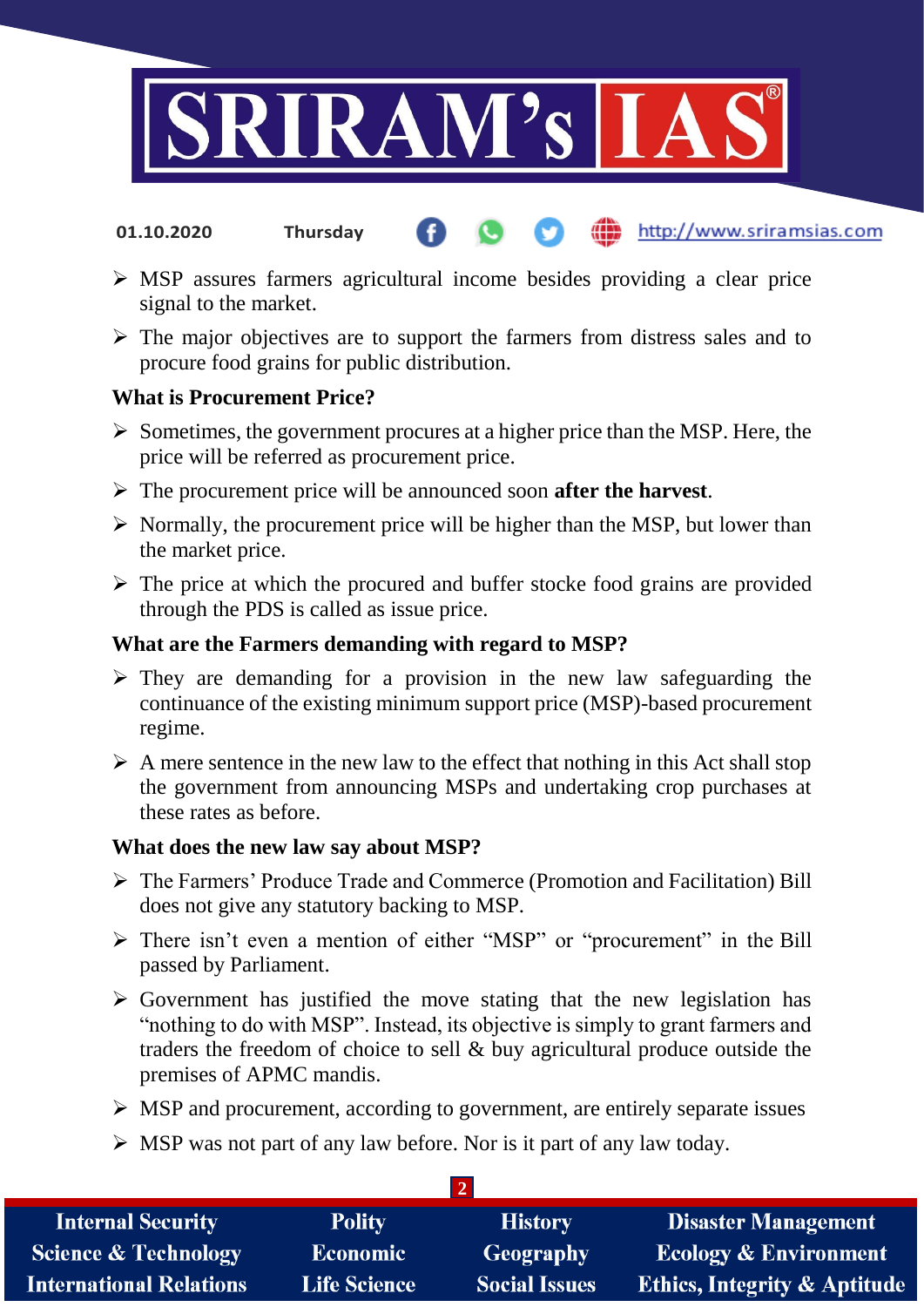

http://www.sriramsias.com **01.10.2020 Thursday**

# **Is there any legal backing for MSP?**

- $\triangleright$  The National Food Security Act, 2013 (NFSA), provides a legal basis for the public distribution system (PDS) that earlier operated only as a regular government scheme.
- $\triangleright$  The NFSA made access to the PDS a right, entitling every person belonging to a "priority household" to receive food grains at cheaper rates.
- MSP, by contrast, is **devoid of any legal backing**. Access to MSP, unlike subsidised grains through the PDS, isn't an entitlement for farmers. They cannot demand it as a matter of right.
- $\triangleright$  The government can procure at the MSPs if it wants to. There is no legal compulsion. Nor can it force others (private traders, organised retailers, processors or exporters) to pay.

#### **What is the basis of MSP then?**

- $\triangleright$  It is only a government policy that is part of administrative decision-making.
- $\triangleright$  The government declares MSPs for crops, but there's no law mandating their implementation.
- $\triangleright$  The Centre currently fixes MSPs for 23 farm commodities based on the CACP's recommendations —
- **7 cereals** paddy, wheat, maize, bajra, jowar, ragi and barley.
- **5 pulses** chana, arhar/tur, urad, moong and masur.
- **7 oilseeds** rapeseed-mustard, groundnut, soyabean, sunflower, sesamum, safflower and nigerseed.
- **4 commercial crops** cotton, sugarcane, copra and raw jute.
- $\triangleright$  CACP itself is not any statutory body but is an attached office of the Ministry of Agriculture and Farmers Welfare. It can recommend MSPs, but the decision on fixing (or even not fixing) and enforcement rests finally with the government.

#### **What is speciality about Sugarcane crop?**

 $\triangleright$  The only crop where MSP payment has some statutory element is sugarcane.

| <b>Internal Security</b>        | <b>Polity</b>       | <b>History</b>       | <b>Disaster Management</b>              |  |  |  |
|---------------------------------|---------------------|----------------------|-----------------------------------------|--|--|--|
| <b>Science &amp; Technology</b> | <b>Economic</b>     | Geography            | <b>Ecology &amp; Environment</b>        |  |  |  |
| <b>International Relations</b>  | <b>Life Science</b> | <b>Social Issues</b> | <b>Ethics, Integrity &amp; Aptitude</b> |  |  |  |